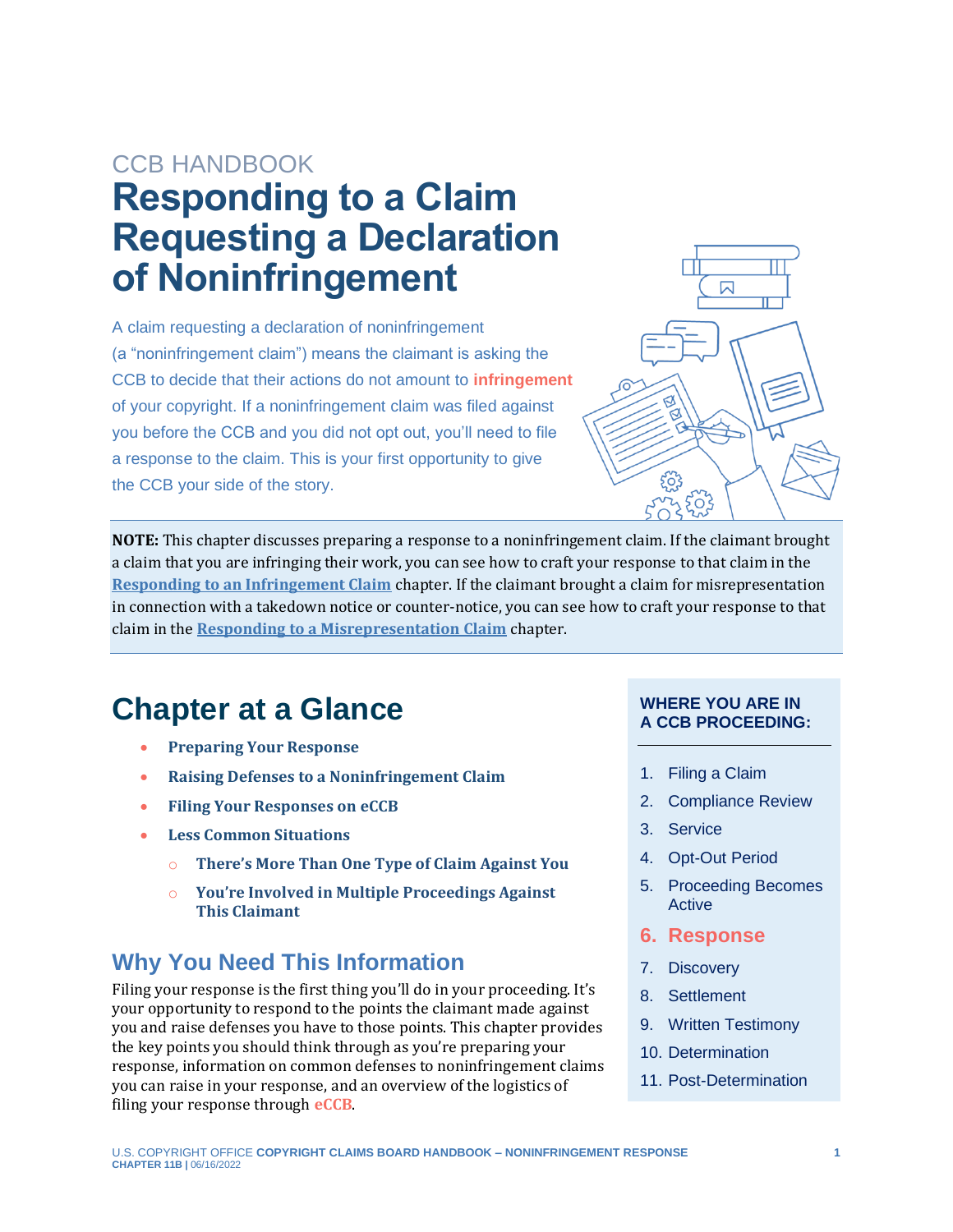### **How did you get here?**

<span id="page-1-1"></span>A claimant brought a noninfringement claim against you before the CCB. After they formally delivered that claim to you, you were given sixty days to decide whether you wanted to participate in the CCB proceeding or opt out of the proceeding. Since you didn't opt out, the claim moved forward, and the proceeding moved into its **[active phase](#page-9-0)**. The CCB issued an order requiring you to register for eCCB and link your eCCB account to the case. You must do that before you can file a response. The CCB issued a schedule that provides key dates and deadlines for the proceeding. The first deadline in that schedule is for you to file your response to the claim against you.

### **When did you file your response?**

<span id="page-1-4"></span>You'll need to file your response through eCCB by the deadline in the schedule, which will usually be thirty days from the date the schedule was issued. The exception to this is if the claimant asked you to waive formal **[service](#page-9-0)** and you accepted, then the scheduling order will give you sixty days to respond instead of thirty. You cannot file your response before the scheduling order is issued. But once the schedule has been issued, you may file your response before the deadline. It's a good idea to start thinking through and working on your response well before the deadline. Your response is important, and you shouldn't leave it until the last minute.

### **How do you prepare and file your response?**

Before you file your response, you should review the claim carefully and think through the facts and the arguments the claimant is making, the evidence they included (if any), and whether you would describe the events differently from the claimant's version of events. Beyond considering whether you disagree with the claimant's version of the facts, you should think about whether you have any defenses to the claim against you. Once you've thought this through and gathered the information you need, you can submit your response through eCCB.

### **What happens next?**

<span id="page-1-5"></span><span id="page-1-2"></span>Once you submit your response, the CCB will hold a virtual **[conference](#page-9-0)**. This virtual conference will be attended by the other participants in your proceeding and a Copyright Claims Officer. During the conference, the Copyright Claims Officer will explain what to expect in the proceeding and ask whether you and the other participants are interested in a separate **[settlement](#page-9-0)** conference to discuss the possibility of voluntarily resolving your dispute. If there is no interest in a settlement conference, you and the other participants will begin the **[discovery](#page-9-0)** phase, which will involve exchanging key information and documents to learn more about the claims and defenses in the proceeding.

## <span id="page-1-3"></span><span id="page-1-0"></span>**Preparing Your Response**

This section walks through the points you should keep in mind when you're preparing to file a response to a noninfringement claim. First, this section will provide an overview of what a noninfringement claim is and what it means. Next, this section will cover some key questions you should ask yourself when you're reviewing the claim and thinking about your response. Finally, the section provides some information on specific defenses.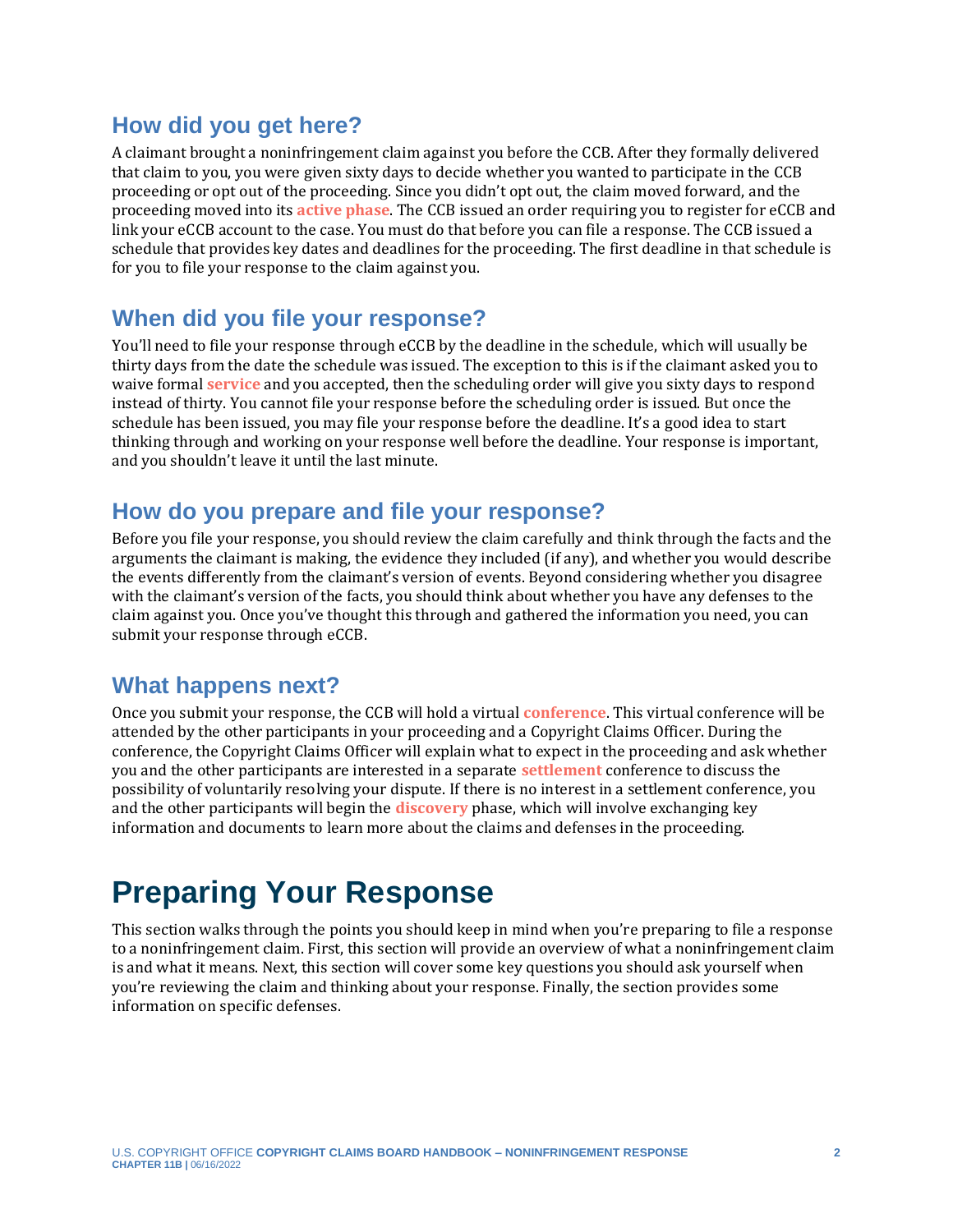## **What's a Noninfringement Claim?**

A noninfringement claim is brought when someone is taking actions or about to take actions related to your work and they are worried that you will bring a copyright infringement lawsuit against them. A noninfringement claim is a request that the CCB issue a determination that the claimant's actions or potential actions *do not* infringe your rights in your work. If you've accused someone of infringing your copyright (or that their future plans would do so), they can file a noninfringement claim with the CCB, asking the CCB to determine that their actions *aren't* copyright infringement.

To bring a noninfringement claim, the claimant **must show that there is a genuine dispute** between you and the claimant over whether the claimant's use of your work was an infringement of copyright

- A claimant can show that a genuine dispute exists if you told them that they have committed copyright infringement of your work.
- A claimant can show that a genuine dispute exists if you made accusations that have interfered with the way they're using or plan to use their work.
	- **EXAMPLE:** You told the claimant that because what they are planning to do infringes your work, they should not move forward with their plans, or you told a third party not to deal with the claimant because of the alleged infringement.
- If you didn't know about their plans or activity and they are just worried that you might find out and bring a claim against them, they cannot ask for a declaration of noninfringement, because there isn't yet a dispute between you and the claimant about whether their use is or isn't copyright infringement.

## **A Few Points to Keep in Mind**

- Someone bringing a claim has the burden to prove their case, so the claimant will need to show that their activity is not infringing. However, to defend against this claim, you'll still want to show, throughout the proceeding, that the claimant *did* infringe your work. This is especially true if the claimant's activity already started or is in the past, because you may want to bring an infringement counterclaim. It would be a good idea to read more about infringement claims and how you prove infringement in the **[Starting an Infringement Claim](https://ccb.gov/handbook/Infringement-Claim.pdf)** chapter.
- A claimant can bring a noninfringement claim against you for their past, current, or planned future actions.
- A claimant can bring a noninfringement claim against you even if you accused the claimant of infringement when you were talking to or communicating with someone other than the claimant.
- A claimant can't get any financial awards from a noninfringement claim with the CCB. If the claimant wins their noninfringement claim, what they'll get is a determination saying their specific actions at issue in the case aren't copyright infringement.
- Neither you nor the claimant need a copyright registration for the claimant to bring a noninfringement claim before the CCB.

In many cases, when a claimant brings a noninfringement claim based on their own past or current actions, the respondent will bring their own claim for infringement if they believe that the claimant's actions are or were infringing. You have the choice whether to bring a counterclaim for infringement before the CCB or whether to just respond to the noninfringement claim and, if the claimant fails, bring a separate claim for infringement later in federal court or before the CCB. If you're interested in learning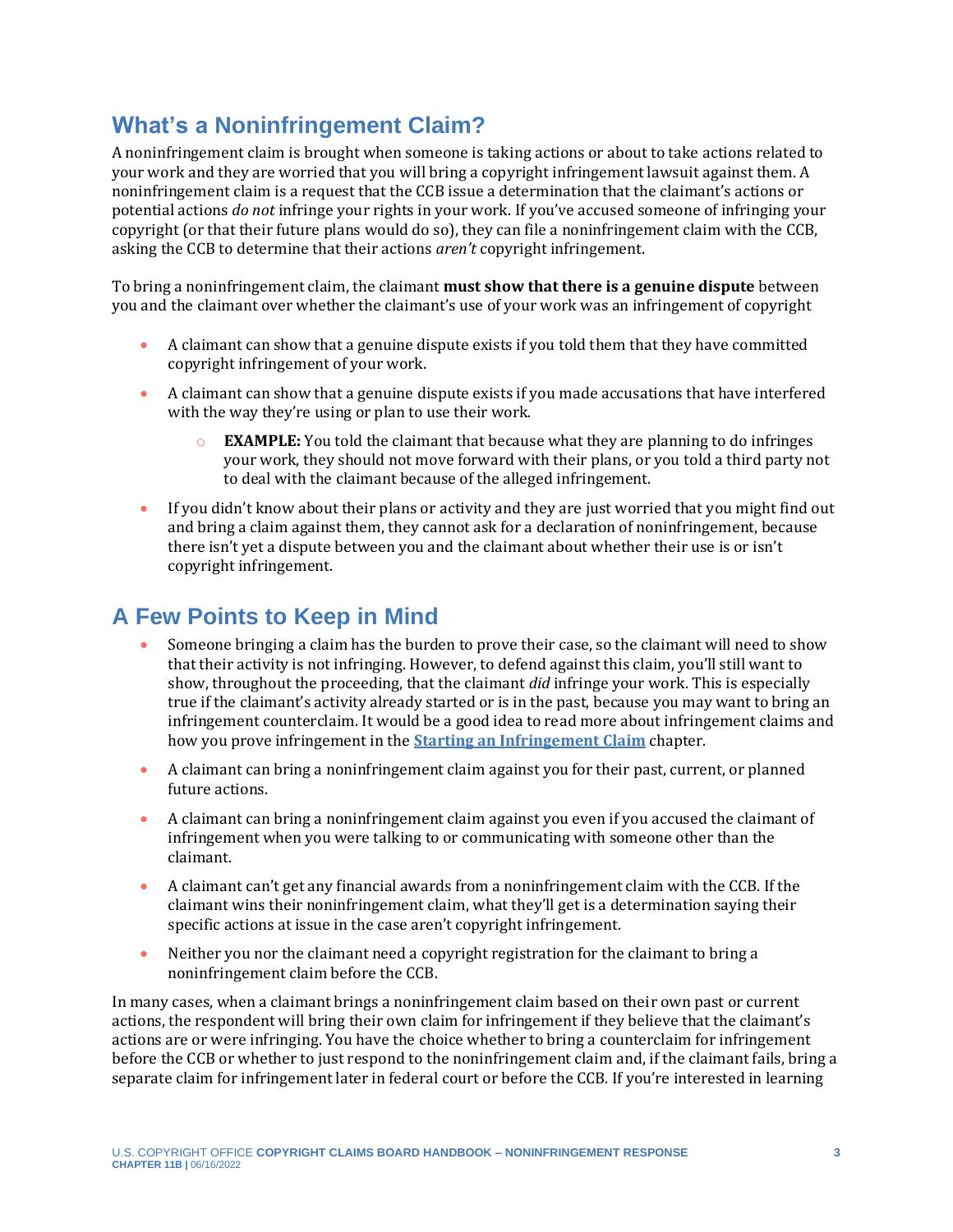more about bringing your own claim for infringement against the respondent before the CCB (called a counterclaim), you can find more information on counterclaims in the **[Counterclaims](https://ccb.gov/handbook/Counterclaims.pdf)** chapter.

## **Questions to Ask Yourself**

After you review the claim carefully and think through the points it makes, you should keep some key questions in mind.

#### **1. DO YOU DISAGREE WITH ANY OF THE POINTS THE CLAIM ALLEGES?**

If the claim presents certain details as fact that you think are wrong or includes arguments that you disagree with, your response should identify those details and arguments and explain why you think they're wrong or why you disagree. You may want to go through the claim and make a list of everything you think is wrong before you begin to file your response.

#### **2. DOES THE CLAIM LEAVE OUT ANY IMPORTANT FACTS?**

If you think the claim leaves out important facts, you should include those facts in your response and, if appropriate, describe why those missing facts may change or alter the overall picture of the events described in the claim.

#### **3. DOES THE CLAIM INCLUDE ANY EVIDENCE?**

If the claimant included any evidence as attachments to the claim, you should review that evidence carefully. As a first step, make sure the evidence is what the claimant says it is. For example, if it's an agreement that the claimant says is in effect, make sure it's the final, signed version of the agreement.

Next, take a look at how the claimant uses the evidence in their claim and make sure they aren't misrepresenting it in any way. If you notice any issues with the claimant's evidence or how they're using it in their claim, you should include that information in your response.

**NOTE:** Attaching evidence is optional. If the claimant didn't attach any documents to the claim, it doesn't necessarily mean they don't have evidence to support it. If the claimant didn't attach documents, you'll have an opportunity to learn what kind of evidence the claimant has during the discovery phase of your proceeding, during which each participant will exchange information and documents related to the claims and defenses.

#### **4. DO YOU HAVE ANY EVIDENCE YOU WILL WANT TO INCLUDE WITH YOUR RESPONSE?**

You can attach documents or other evidence to your response when you file. If there's a key document or set of documents you think are helpful to your response, you should consider including them. You're not required to attach any documents or other evidence at the response phase. You will, however, have to give that evidence to the claimant during the discovery phase of your proceeding.

The following are examples of documents you may wish to consider including with your response

- A copy of any of the works that are mentioned in the claim or response, if not already attached to the claim.
- A copyright registration certificate for your work(s) that are part of the claim. You will also need this if you want to file a counterclaim for copyright infringement.
- Communications or agreements that relate to the claimant's use or knowledge of your work.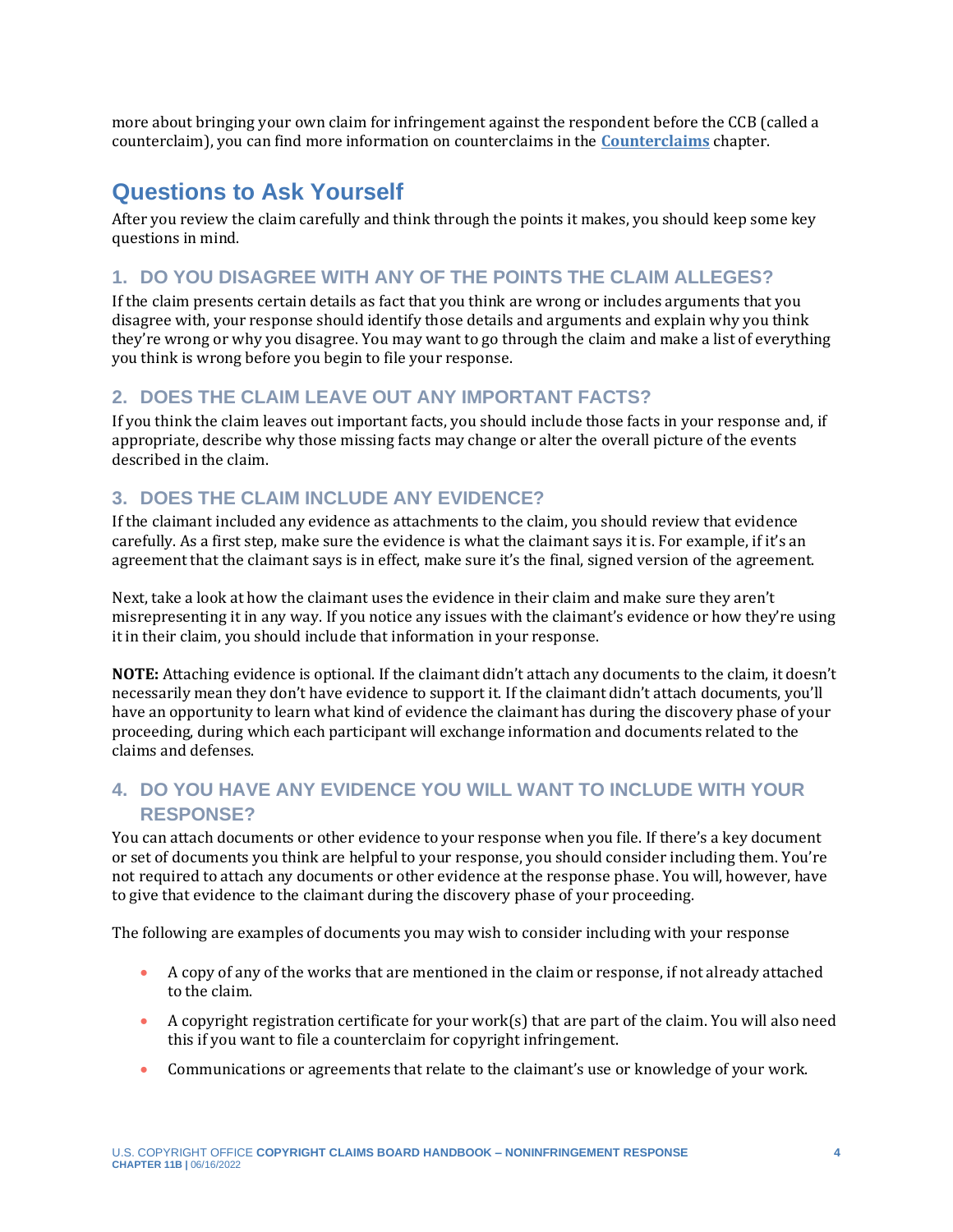- Material showing your work was created before the claimant's work or that the claimant had access to your work before creating their work.
- Any other key material that supports your response.

#### **5. DO YOU HAVE ANY DEFENSES?**

In your response, you'll have the opportunity to raise defenses to the claim. A defense goes beyond simply disagreeing with the claimant's version of the facts. Instead, a defense is a separate reason why the claimant shouldn't win their claim.

You'll find information on common **[noninfringement defenses](#page-5-0)** later in this chapter.

#### **6. DO YOU HAVE ANY CLAIMS YOU WANT TO MAKE AGAINST THE CLAIMANT?**

In some circumstances, you can make your own claims against the claimant, called counterclaims. Only certain types of counterclaims may be raised in the CCB. If you want to make a counterclaim against the claimant, *you must do so with your response*.

**NOTE**: eCCB will walk you through this process as part of the online response form. You can find more information about counterclaims in the **[Counterclaims](https://ccb.gov/handbook/Counterclaims.pdf)** chapter. If you believe you may have a counterclaim, please read the section of this Handbook on counterclaims carefully, as the counterclaims available at the CCB are limited.

#### **7. DO YOU WANT LEGAL REPRESENTATION?**

<span id="page-4-1"></span>You're able to represent yourself in your CCB proceeding whether you are an individual or a business. You're not required to hire a lawyer, but you're allowed to hire one if you want. Some lawyers or law students may be willing to represent you for free or for a reduced fee. The CCB provides a **[directory](https://ccb.gov/pro-bono-assistance/)** for **[pro bono](#page-9-0)** law student legal representation on its website. If you want to learn more about your options for representing yourself or getting a lawyer, you can find more information in the **[Representation](https://ccb.gov/handbook/Representation.pdf)** chapter.

## <span id="page-4-0"></span>**Raising Defenses to a Noninfringement Claim**

In addition to disputing various facts and allegations that the claimant made in their claim or adding facts that the claimant may not have included, you'll have the opportunity to raise defenses to the claim. A defense doesn't necessarily dispute the claimant's facts; instead, these separate defenses to a noninfringement claim may provide legal reasons that prevent the claimant from succeeding in proving their claim.

This table provides a list of the most common defenses to noninfringement claims, which also appear in the response form on eCCB. On eCCB, you can check as many of these as you think may apply to you, although you will have to give specific details about why you think each one applies. This chart gives a quick overview of defenses. More information on each defense follows.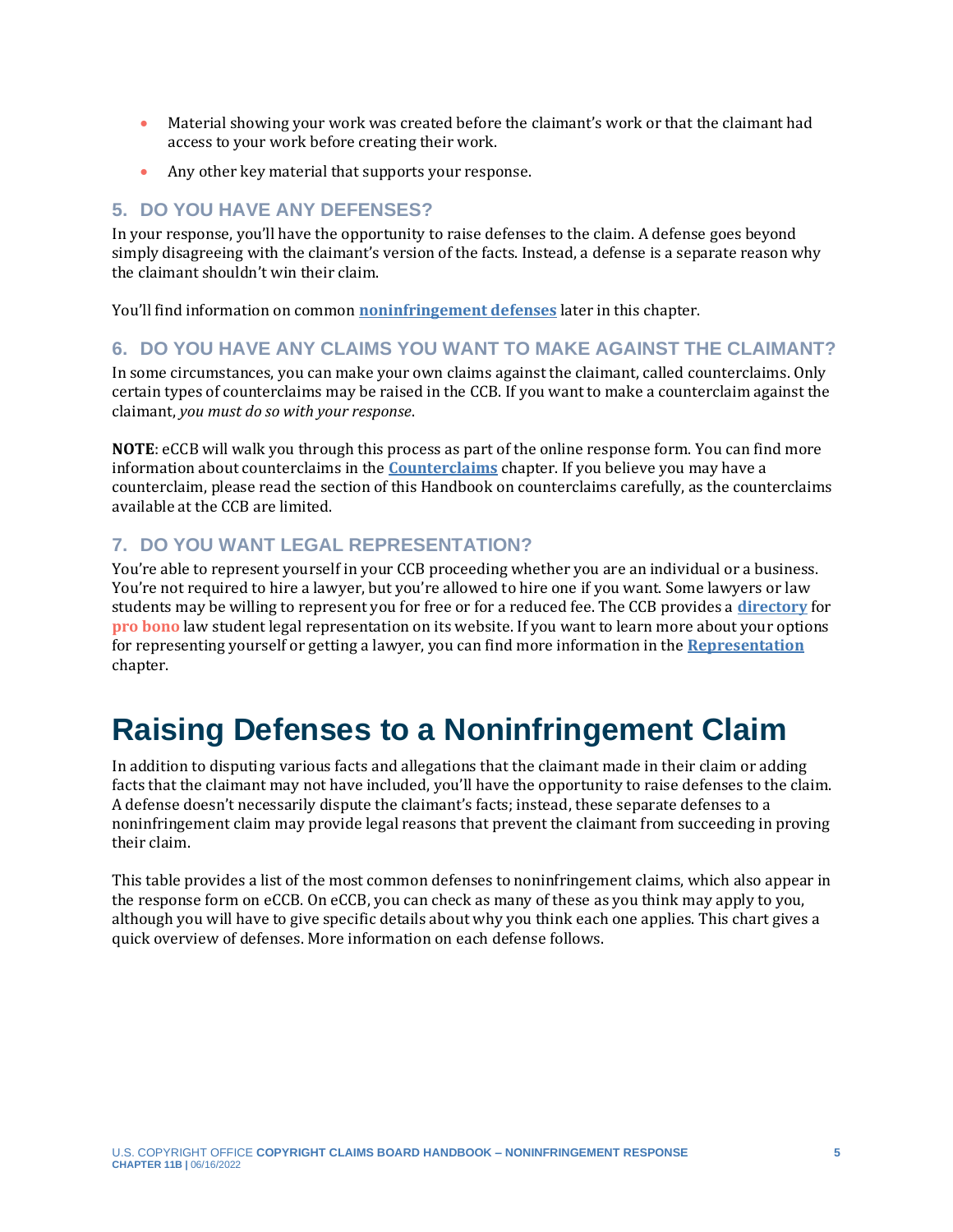| This defense on eCCB.                                           | May apply if                                                                                                                                                                                                                                 |
|-----------------------------------------------------------------|----------------------------------------------------------------------------------------------------------------------------------------------------------------------------------------------------------------------------------------------|
| <b>No Case or Controversy</b>                                   | There isn't really a dispute between you and the<br>claimant. You haven't done anything to give the<br>claimant reason to believe you think their<br>actions infringe your copyright and that you are<br>likely to take action against them. |
| <b>Use Beyond the Scope of a License or</b><br><b>Agreement</b> | The claimant says you gave them permission to<br>use your work, but the way they're using it goes<br>beyond what you gave them permission to do.                                                                                             |
| <b>Statute of Limitations</b>                                   | The claimant waited more than three years to<br>bring their claim.                                                                                                                                                                           |
| Other Defenses                                                  | You believe you have another defense that isn't<br>mentioned above. This will be uncommon for<br>noninfringement claims.                                                                                                                     |

When you're preparing your response, you should only raise defenses that you have a legitimate reason to believe apply to your situation, because you'll need to explain why they apply.

## <span id="page-5-0"></span>**The Defenses**

The following defenses appear as options to select in the response form on eCCB.

## <span id="page-5-1"></span>**No Case or Controversy: There is No Dispute Between You and the Claimant**

To bring a noninfringement claim before the CCB, there must be a genuine dispute for the CCB to decide. In other words, if you have not done anything to make the claimant believe you think their past, current, or planned actions amount to infringement and you are likely to take action to stop them, then there is no dispute for the CCB to decide and the claimant can't bring a noninfringement claim.

**EXAMPLE:** If you have never told anyone that the claimant has infringed or is about to infringe your copyright, and you have not interfered with the claimant's use or planned use of your work in any way, but the claimant just thinks you might, there is no dispute between you that would allow the CCB to decide the claim.

**NOTE:** For the claimant's claim to pass compliance review and get to this point, the claimant must have given reasons why there is an actual dispute between you and them, so you should review what they wrote in their claim carefully.

Unless the claimant's statements regarding there being a dispute between you and them were false or omitted key facts, it may be difficult to prevail on this defense in a CCB proceeding. For example, sending a letter or email accusing the claimant of copyright infringement or threatening to bring a CCB claim or a federal lawsuit is almost always enough to establish that there's a legitimate dispute. On the other hand,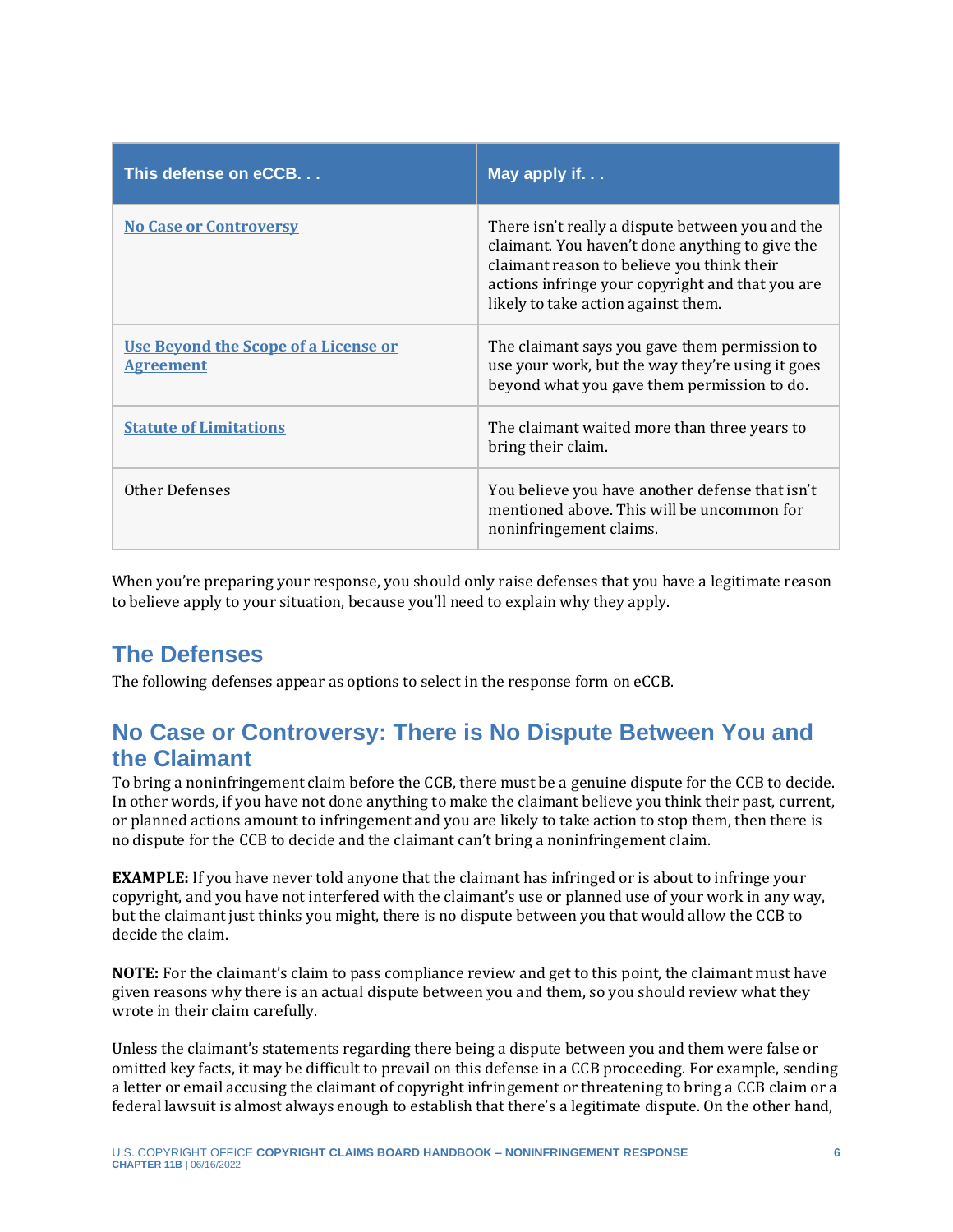if you didn't know anything about the claimant's activities or never expressed to them or anyone else that you thought what they were doing was copyright infringement, there may not be a genuine dispute.

NOTE: If you receive a noninfringement claim about activities you weren't aware of or hadn't yet complained about, but now that you know about them, you *do* think the claimant's activities are infringing, you aren't required to raise this defense, although you may. Instead, you can choose to move forward with the CCB so the CCB reaches a determination that the actions are or aren't infringing. You can also bring your own counterclaim for infringement. You can learn more about bringing an infringement counterclaim in the **[Counterclaims](https://ccb.gov/handbook/Counterclaims.pdf)** chapter.

#### **EXAMPLES**

This defense might apply if. . .

- You didn't know about the claimant's use or planned use before their noninfringement claim was filed.
- You knew about the claimant's use or planned use, but you never expressed your opinions about it to the claimant or anyone else.

### <span id="page-6-0"></span>**Use Beyond the Scope of a License or Agreement**

If you give someone permission to use your copyrighted work, they can only use your work in the ways you agreed to. If they go beyond what you agree to, then that may be copyright infringement. This sometimes comes up in a noninfringement claim. The claimant brings the claim saying you gave them permission to use your work. But you believe, for example, that you gave them the right to use your work to make print copies in Rhode Island, but they made digital copies and distributed them nationwide. If you gave the claimant permission to use your work, but the way they're using your work goes beyond what you agreed to, you can raise this as a defense to their noninfringement claim.

#### **EXAMPLES**

This defense might apply if. . .

- You gave a record company the rights to use one of your songs on albums for a period of ten years, but the record company continued to make and distribute new copies of your song on albums after the ten-year period ended without your permission.
- You gave a publisher permission to publish a physical hardcover copy of your book, and the publisher starts publishing an e-book version as well.
- You gave an art gallery the right to publicly display your work in New York only, but they decided to also publicly display it in Arizona.

## <span id="page-6-1"></span>**Statute of Limitations**

Under the law, claimants have a certain period of time during which they can bring a claim. Once this time limit expires, the claimant can no longer bring the claim. This time limit is called the "statute of limitations." Before the CCB, the statute of limitations is three years. For a noninfringement claim, the claim will likely fit within the statute of limitations as long as you have done something in the past three years to make the claimant reasonably believe that their current or future actions risk your bringing a copyright infringement claim against them.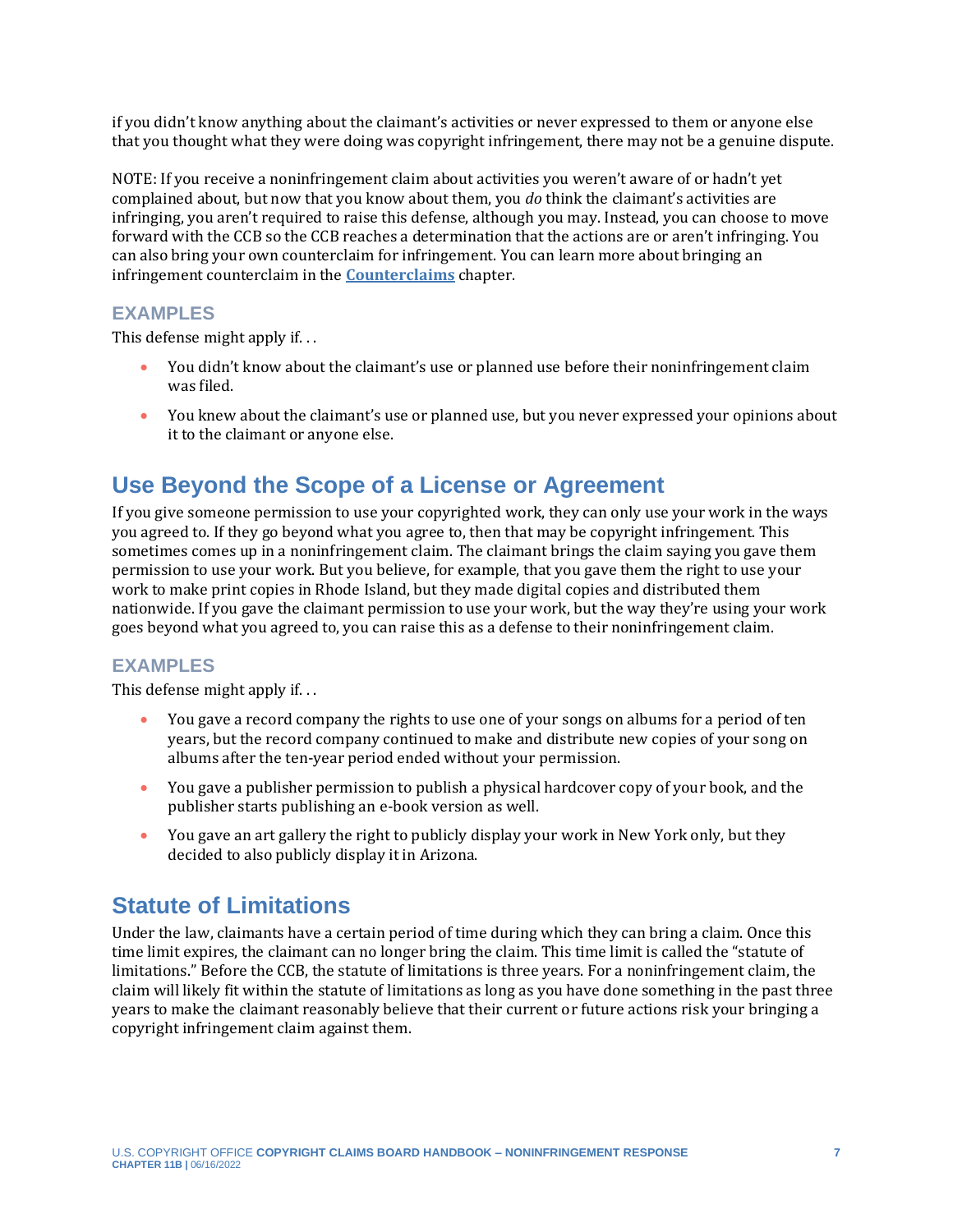#### **EXAMPLES**

This defense might apply if. . .

- Ten years ago, you accused the claimant of photocopying your novel, but you haven't said anything since.
- On May 1, 2019, the claimant staged a public performance of your play, and you accused the claimant of infringement the following day, but did nothing, and they waited until July 1, 2022, to file their noninfringement claim against you. Note that whether this defense applies could depend on whether the claimant has plans to start publicly performing your play again.

## <span id="page-7-0"></span>**Filing Your Response on eCCB**

Your response is due by the date provided in the schedule. This date will typically be thirty days from the date the CCB issues the schedule; although, it will be sixty days if the claimant asked you to waive service and you did so. You must wait until the schedule comes out before filing your response. Once it comes out, you may file your response before the deadline. Your response is important, and you should be thoughtful about preparing it. Don't wait until the last minute to get started.

You'll file your response to the claims by using the CCB's electronic filing and docket management system, **[eCCB](https://dockets.ccb.gov/)**. This section provides guidance on filling out the response form through eCCB.

A few things to keep in mind before you get started

- **You must use eCCB for all filings in your CCB proceeding.** If you truly can't use eCCB, for example, because you don't have access to the internet, you can request an accommodation. It's up to CCB whether to grant your request, and use of the electronic system is *strongly recommended*. Using mail for your filings instead of eCCB will be costlier, increase the chances that your filings could get lost, and likely will cause delays.
- **You may file your response yourself, or your lawyer or other representative can file it for you, if you have one.** If you are a business representing itself, you can file through an in-house attorney, an owner, officer, member, or partner, or another authorized employee if that employee has the permission of an owner, officer, member, or partner in writing. You can find more information about representation in CCB proceedings in the **[Representation](https://ccb.gov/handbook/Representation.pdf)** chapter.
- If there are multiple respondents in your proceeding, **each respondent must submit a separate response**, unless the respondents are represented by the same lawyer, law student, or other representative. If you are not a legal representative, you cannot file a response on behalf of another respondent.
- **eCCB will walk you through the filing by asking you questions or giving you instructions**. You should keep this Handbook nearby so you can refer to it if you need to, but eCCB will also have "tooltips," marked with a lower case "i" in a circle, which also give more information, including links to resources.
- **You don't need to complete your response in one sitting.** You always have the option to save your response form and return to complete it later by selecting "Save & Exit" at the bottom of the screen. As the response is broken up into easy-to-digest pages, it is recommended that you complete the page you are on before trying to save and exit.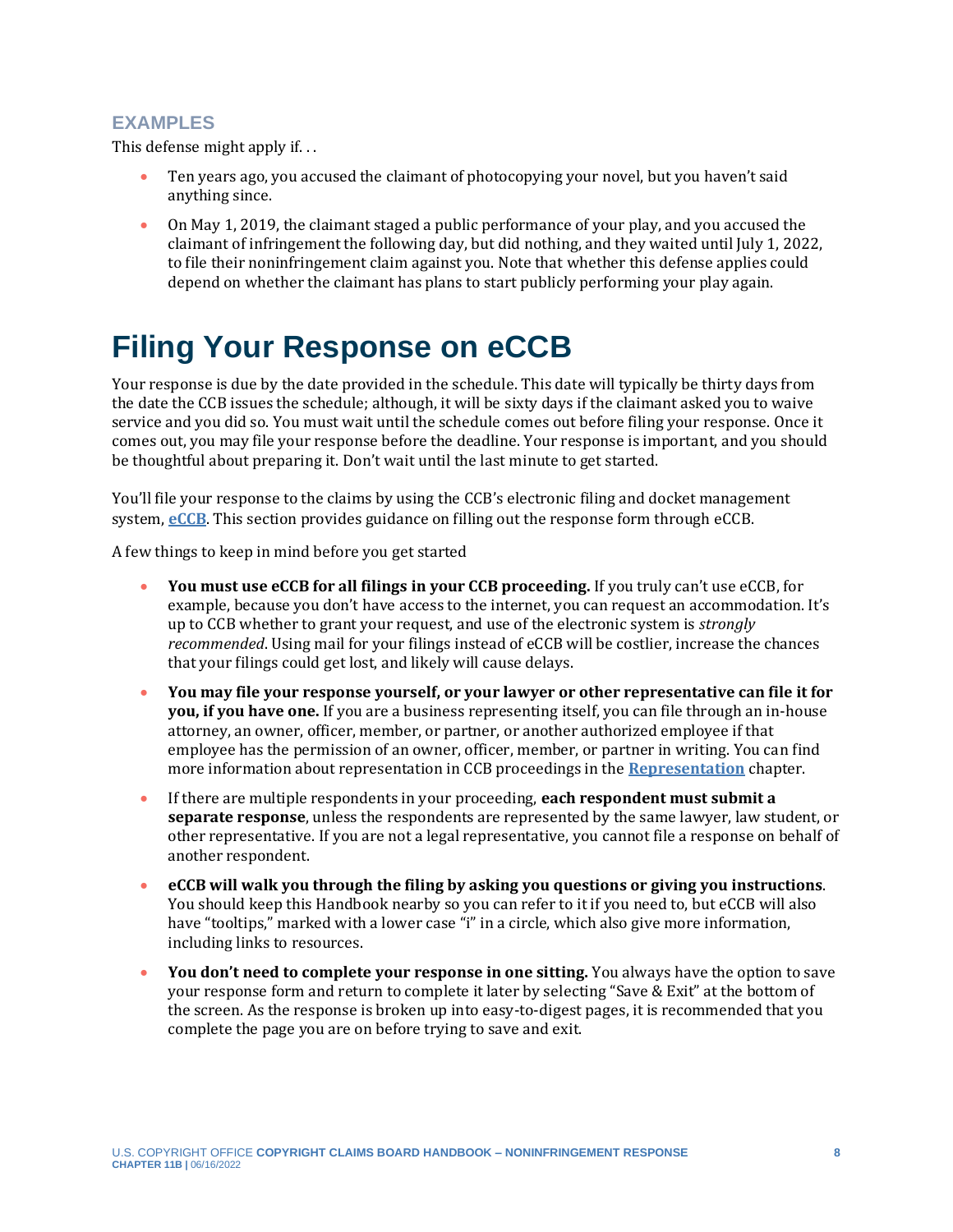Once you're ready to begin working on your response, follow the steps below

- **1.** To begin working on your response, log in to your eCCB account. You can find more information about creating an eCCB account, accessing eCCB, and linking your account to your case in the **[eCCB](https://ccb.gov/handbook/eCCB.pdf)** chapter.
- **2.** Click the "Submit a Response" link at the top of your dashboard. If you are the respondent in more than one case, you'll see a few different proceedings. Select the proceeding that you want to work on.
- **3.** The response form asks you to provide basic contact information
	- **a.** Your name
	- **b.** Your address
	- **c.** Your phone number
	- **d.** Your email address

If you have a lawyer, law student, or other authorized representative representing you in the proceeding, your representative's phone number and email address can be provided instead of your own.

- **4.** You will be asked to give a detailed statement explaining why you believe the claims are not valid. You should give specific reasons why facts presented by the claimant are incorrect or why the CCB shouldn't side with the claimant.
- **5.** The response form includes the most common defenses to the claim against you. You can click on as many of them as you wish, but for each reason or defense you check, you will need to describe why that defense applies to you. You should not check any defense box unless you have good reason to believe that it applies to you.
- **6.** The response form also lets you raise your own claims, called counterclaims, if you have any. You must raise any counterclaims at this time, so you should gather any information you need for your counterclaims before you submit your response form. More information about counterclaims allowed before the CCB is available in the **[Counterclaims](https://ccb.gov/handbook/Counterclaims.pdf)** chapter.
- **7.** You, or your representative submitting the response, must certify that it is accurate and truthful to the best of your/their knowledge. If your representative is submitting your response, the representative must also certify that you confirmed to them the accuracy and truth of the information in the response.

## <span id="page-8-0"></span>**Less Common Situations**

The following situations are less common and are unlikely to apply for most responses.

## <span id="page-8-1"></span>**There's More Than One Type of Claim Against You**

This chapter addresses responding to a noninfringement claim. Although infrequent, in some proceedings there may be more than one type of CCB claim that the claimant brought against you. In addition to just a noninfringement claim, the claimant also may have raised an infringement claim, saying you infringed their work, or a misrepresentation claim against you related to a takedown notice or counter-notice. If this is the case, please find specific information in the **[Responding to an](https://ccb.gov/handbook/Response-Infringement.pdf)  [Infringement Claim chapter](https://ccb.gov/handbook/Response-Infringement.pdf)** and **[Responding to a Misrepresentation Claim chapter](https://ccb.gov/handbook/Response-Misrepresentation.pdf)**.